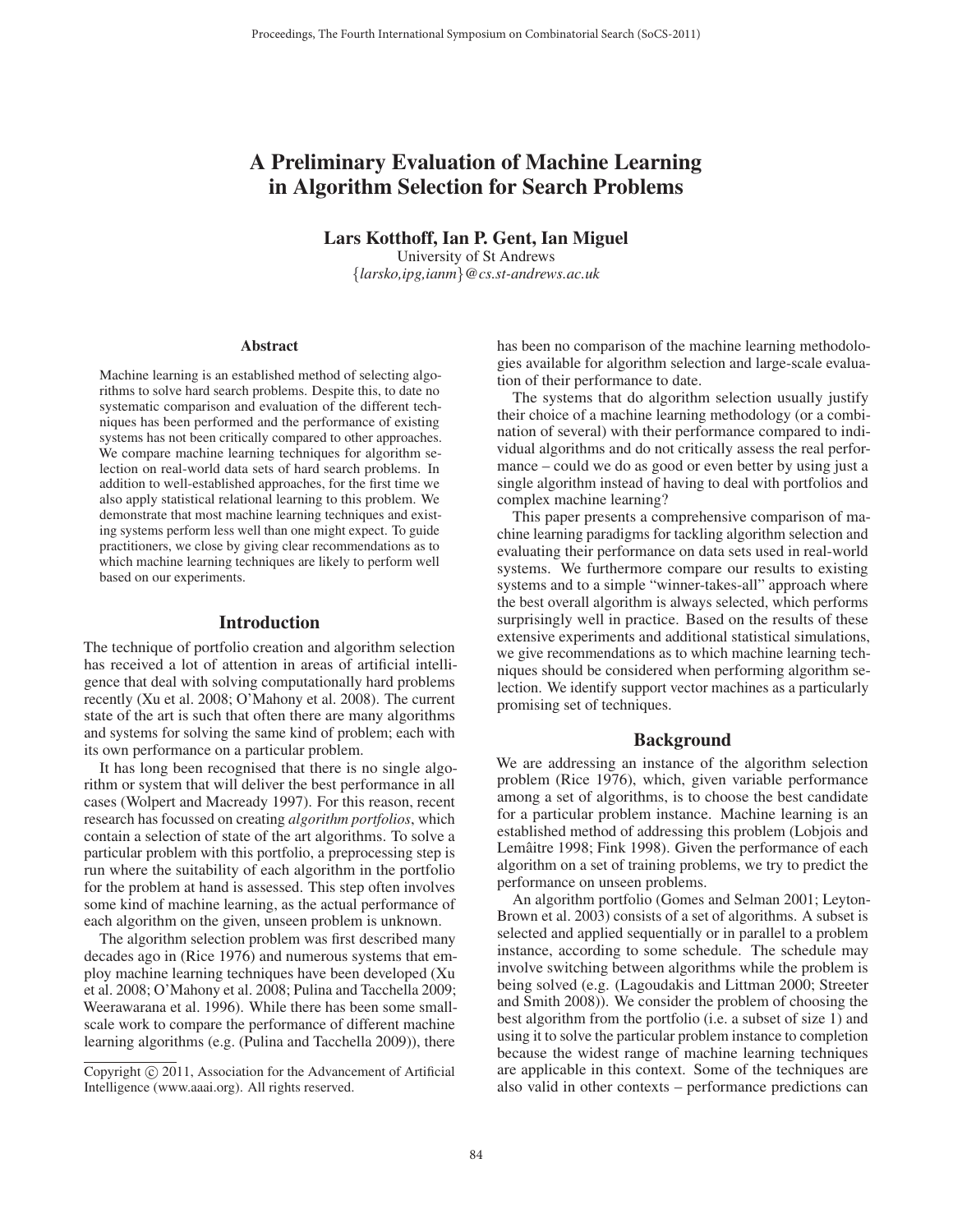easily be used to devise a schedule with time allocations for each algorithm in the portfolio, which can then be applied sequentially or in parallel. Therefore some of our results are also applicable to other approaches.

There have been many systems that use algorithm portfolios in some form developed over the years and an exhaustive list is beyond the scope of this paper. For a comprehensive survey, see for example (Smith-Miles 2009). One of the earliest systems was Prodigy (Carbonell et al. 1991), a planning system that uses various machine learning methodologies to select from search strategies. PYTHIA (Weerawarana et al. 1996) is more general and selects from among scientific algorithms. (Borrett, Tsang, and Walsh 1996) employed a sequential portfolio of constraint solvers. More recently, (Guerri and Milano 2004) use a decision-tree based technique to select among a portfolio of constraint- and integer-programming based solution methods for the bid evaluation problem. In the area of hard combinatorial search problems, a successful approach in satisfiability (SAT) is SATzilla (Xu et al. 2008). In constraint programming, CP-Hydra uses a similar approach (O'Mahony et al. 2008). The AQME (Pulina and Tacchella 2009) system does algorithm selection for finding satisfying assignments for quantified Boolean formulae.

A closely related field is concerned with so-called hyperheuristics. In the context of algorithm selection, a hyperheuristic would for example choose a heuristic to choose a machine learning technique to select algorithms from a portfolio for a specific scenario. An introduction can be found in (Burke et al. 2003).

# Algorithm selection methodologies

An established approach to solve the algorithm selection problem is to use machine learning. In an ideal world, we would know enough about the algorithms in the portfolio to formulate rules to select a particular one based on certain characteristics of a problem to solve. In practice, this is not possible except in trivial cases. For complex algorithms and systems, like the ones mentioned above, we do not understand the factors that affect the performance of a specific algorithm on a specific problem enough to make the decisions the algorithm selection problem requires with confidence.

Several machine learning methodologies are applicable here. We present the most prevalent ones below. In addition to these, we use a simple majority predictor that always predicts the portfolio algorithm that has the best performance most often on the set of training instances ("winner-takes-all" approach) for comparison purposes. This provides an evaluation of the real performance improvement over manually picking the best algorithm from the portfolio. For this purpose, we use the WEKA (Hall et al. 2009) ZeroR classifier implementation.

#### Case-based reasoning

Case-based reasoning informs decisions for unseen problems with knowledge about past problems. An introduction to the field can be found in e.g. (Riesbeck and Schank 1989). The idea behind case-based reasoning is that instead of trying to construct a theory of what characteristics affect the performance, examples of past performance are used to infer performance on new problems.

The main part of a case-based reasoning system is the case base. We use the WEKA IBk nearest-neighbour classifier with 1, 3, 5 and 10 nearest neighbours considered as our casebased reasoning algorithms. The case base consists of the problem instances we have encountered in the past and the best portfolio algorithm for each of them – the set of training instances and labels. Each case is a point in  $n$ -dimensional space, where  $n$  is the number of attributes each problem has. The nearest neighbours are determined by calculating the Euclidean distance. While this is a very weak form of case-based reasoning, it is consistent with the observation above that we simply do not have more information about the problems and portfolio algorithms that we could encode in the reasoner.

We use the AQME system (Pulina and Tacchella 2009) as a representative of this methodology.

#### **Classification**

Intuitively, algorithm selection is a simple classification problem – label each problem instance with the portfolio algorithm that should be used to solve it. We can solve this classification problem by learning a classifier that discriminates between the algorithms in the portfolio based on the characteristics of the problem. A set of labelled training examples is given to the learner and the learned classifier is then evaluated on a set of test instances.

We use the WEKA LADTree, J48graft, JRip, BayesNet, ConjunctiveRule, J48, BFTree, HyperPipes, PART, RandomTree, OneR, REPTree, RandomForest, DecisionTable, LibSVM (with radial basis and sigmoid function kernels), FT, MultilayerPerceptron and AdaBoostM1 classifiers. Our selection is large and inclusive and contains classifiers that learn all major types of classification models. In addition to the WEKA classifiers, we used a custom one that assumes that the distribution of the class labels for the test set is the same as for the training set and samples from this distribution without taking features into account.

We considered (Gent et al. 2010) to evaluate the performance of this methodology.

#### Regression

Instead of considering all portfolio algorithms together and selecting the one with the best performance, we can also try to predict the performance of each algorithm on a given problem independently and then select the best one based on the predicted performance measures. The downside is that instead of running the machine learning once per problem, we need to run it for each algorithm in the portfolio for a single problem.

Regression is usually performed on the runtime of an algorithm on a problem. (Xu et al. 2008) predict the logarithm of the runtime because they "have found this log transformation of runtime to be very important due to the large variation in runtimes for hard combinatorial problems."

We use the WEKA LinearRegression, REPTree, LibSVM ( $\varepsilon$  and  $\nu$ ), SMOreg and Gaussian Processes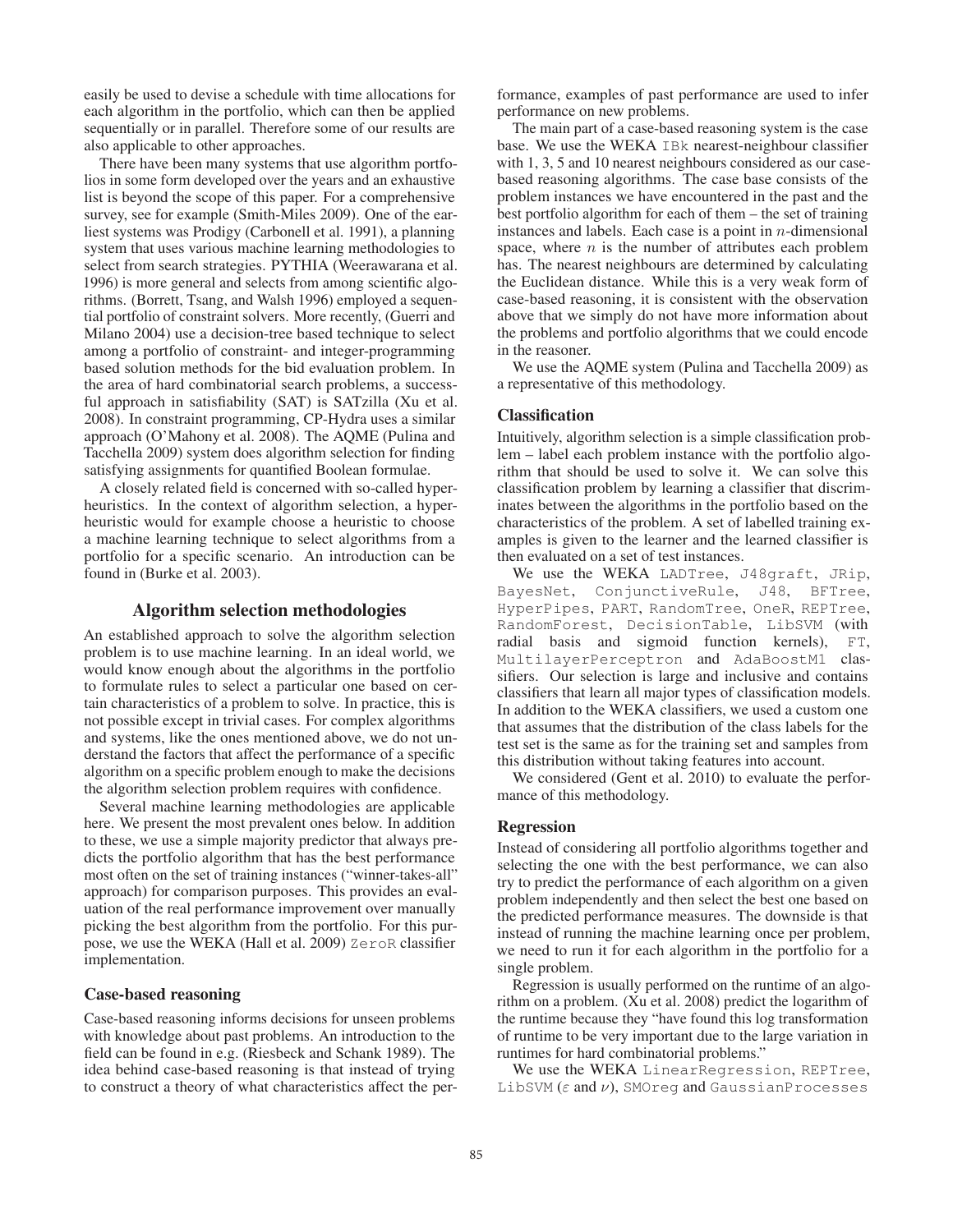learners to predict both the runtime and the logarithm of the runtime. Again we have tried to be inclusive and add as many different regression learners as possible regardless of our expectations as to their suitability or performance.

(Xu et al. 2008) is the system we use to evaluate the performance of regression.

# Statistical relational learning

Statistical relational learning is a relatively new discipline of machine learning that attempts to predict complex structures instead of simple labels (classification) or values (regression) while also addressing uncertainty. An introduction can be found in (Getoor and Taskar 2007). For algorithm selection, we try to predict the performance ranking of portfolio algorithms on a particular problem.

We use the support vector machine  $SVM^{rank}$  instantiation<sup>1</sup> of  $SVM<sup>strict</sup>$  (Joachims 2006). It was designed to predict ranking scores. Instances are labelled and grouped according to some criteria. The labels are then ranked within each group. We can use the system unmodified for our purposes and predict the ranking score for each algorithm on each problem. We left the parameters at their default values and used a value of 0.1 for the convergence parameter  $\varepsilon$  except in cases where the model learner did not converge within an hour. In these cases, we set  $\varepsilon = 0.5$ .

To the best of our knowledge, statistical relational learning has never before been applied to algorithm selection.

# Evaluation data sets

We evaluate and compare the performance of the approaches mentioned above on five real-world data sets of hard algorithm selection problems. We take three sets from the training data for SATzilla 2009. This data consists of SAT instances from three categories – handmade, industrial and random. They contain 1181, 1183 and 2308 instances, respectively. The authors use 91 attributes for each instance and select a SAT solver from a portfolio of 19 solvers<sup>2</sup>. We compare the performance of each of our methodologies to the SATzilla system which was trained using this data and won several medals in SAT competitions.

The fourth data set comes from the QBF Solver Evaluation 20103 and consists of 1368 QBF instances from the main, small hard, 2QBF and random tracks. 46 attributes are calculated for each instance and we select from a portfolio of 5 QBF solvers. Each solver was run on each instance for at most 3600 CPU seconds. If the solver ran out of memory or was unable to solve an instance, we assumed the timeout value for the runtime. The experiments were run on a machine with a dual 4 core Intel E5430 2.66 GHz processor and 16 GB RAM. We compare the performance to that of the AQME system, which was trained on parts of this data.

Our last data set is taken from (Gent et al. 2010) and selects from a portfolio of two solvers for a total of 2028 constraint problem instances with 17 attributes each from 46 problem classes. We compare our performance to the classifier described in the paper.

We chose the data sets because they represent algorithm selection problems from three areas where the technique of algorithm portfolios has attracted a lot of attention recently. For all sets, reference systems exist that we can compare against. Furthermore, the number of algorithms in the respective portfolios for the data sets is different.

It should be noted that the systems we are comparing against are given an unfair advantage. They have been trained on at least parts of the data that we are using for the evaluation. Their performance was assessed on the full data set as a black box system. The machine learning algorithms we use however are given disjoint sets of training and test instances.

# Methodology

The focus of our evaluation is the performance of the machine learning algorithms. Additional factors which would impact the performance of an algorithm selection system in practice are not taken into account. These factors include the time to calculate problem features and additional considerations for selecting algorithms, such as memory requirements.

We measured the performance of the learned models in terms of misclassification penalty. The misclassification penalty is the additional CPU time we need to solve a problem instance if not choosing the best algorithm from the portfolio, i.e. the difference between the CPU time the selected algorithm required and the CPU time the fastest algorithm would have required. If the selected algorithm was not able to solve the problem, we assumed the timeout value minus the fastest CPU time to be the misclassification penalty. This only gives a weak lower bound, but we cannot determine the correct value without running the algorithm to completion.

For the classification learners, we attached the misclassification penalty as a weight to the respective problem instance during the training phase. The intuition is that instances with a large performance difference between the algorithms in the portfolio are more important to classify correctly than the ones with almost no difference.

The handling of missing attribute values was left up to the specific machine learning system. We estimated the performance of the learned models using ten-fold stratified crossvalidation (Kohavi 1995). We summed the misclassification penalties across the individual folds to provide an estimate of the misclassification penalty on the whole data set assuming that it had never been seen before.

For each data set, we used two sets of features – the full set and the subset of the most predictive features. We used WEKA's CfsSubsetEval attribute selector with the BestFirst search method, again with default parameters, to determine the most predictive features for the different machine learning methodologies. We treated  $SVM^{rank}$  as a black box algorithm and therefore did not determine the most predictive features for it.

We performed a full factorial set of experiments where we ran each machine learning algorithm of each methodology on each data set. We also evaluated the performance with thinned out training data. We randomly deleted 25, 50 and

<sup>&</sup>lt;sup>1</sup>http://www.cs.cornell.edu/People/tj/svm<sup>·</sup>light/svm<sup>·</sup>rank.html

<sup>2</sup> http://www.cs.ubc.ca/labs/beta/Projects/SATzilla/

<sup>3</sup> http://www.qbflib.org/index˙eval.php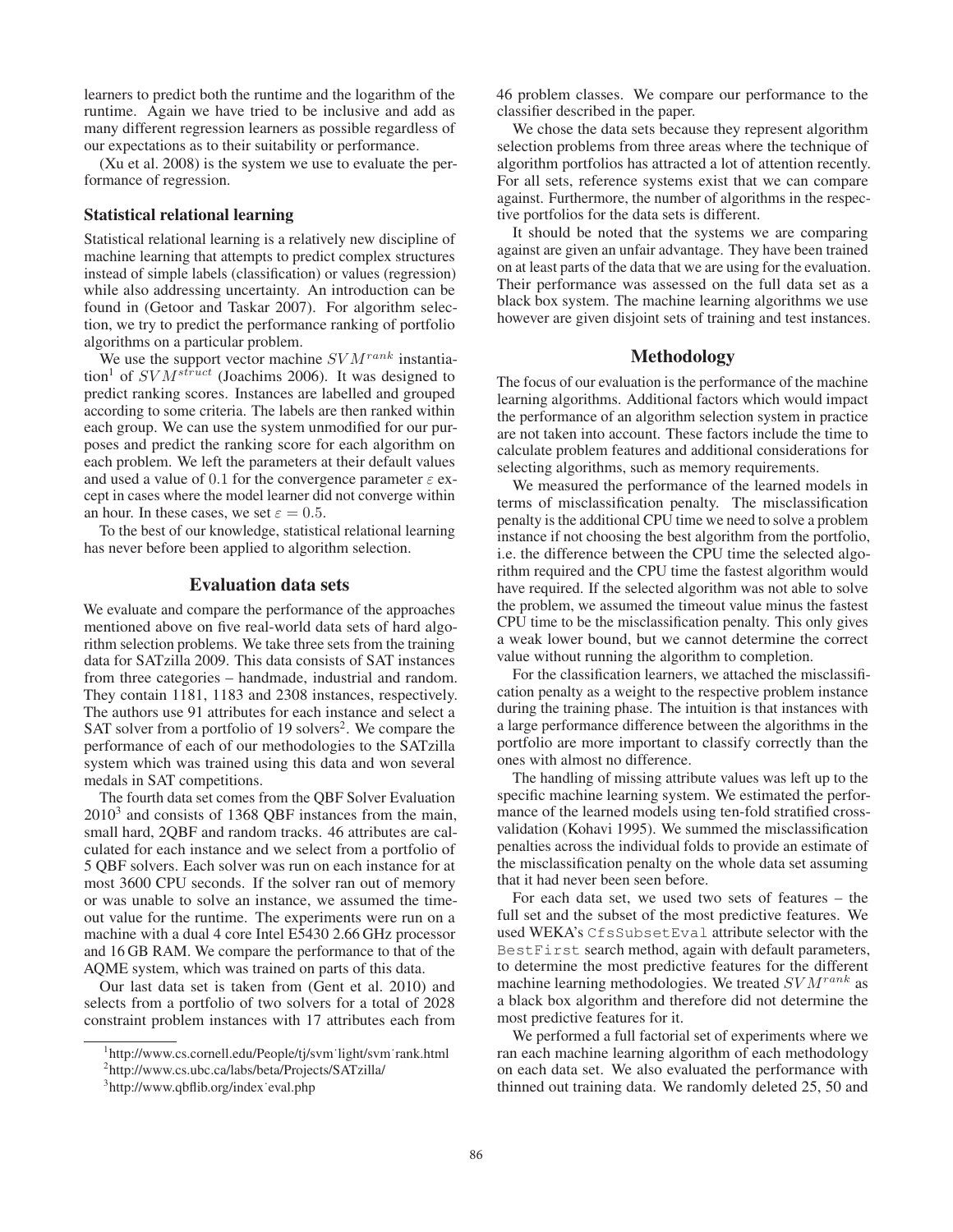75% of the problem-portfolio algorithm pairs in the training set. We thus simulated partial training data where not all algorithms in the algorithm portfolio had been run on all problem instances.

To evaluate the performance of the existing algorithm selection systems, we ran them on the full, unpartitioned data set. The misclassification penalty was calculated in the same way as for the machine learning algorithms.

#### Machine learning algorithm parameters

We used the default parameters for all machine learning algorithms unless noted otherwise. It is likely that the performance could be improved by tuning the parameters, but there are a number of reasons not to do this in this study.

First, finding the optimal parameters for all the considered algorithms and data sets would require a lot of resources. Every machine learning algorithm would need to be tuned for every data set; there are 180 such tuning pairs in our case. We could of course limit the tuning to a smaller number of machine learning algorithms, but then the question of how to choose those algorithms arises. The ones commonly used in the literature are not necessarily the best ones. We therefore need to identify the machine learning techniques with the most promising performance as a starting point for tuning.

Second, our intention in this paper is to compare the same machine learning algorithms across the different data sets to assess their performance. Parameter tuning would result in a large number of algorithm-parameter pairs and it is very unlikely that we would be able to draw consistent conclusions across all data sets. For new algorithm selection problems, we would not be able to recommend a specific set of machine learning techniques. Our purpose is not to find the best machine learning algorithm for a single data set, but one that has consistently good performance across all data sets.

Finally, the parameters of machine learning techniques are not always tuned in existing algorithm selection systems. Researchers who use algorithm portfolios are usually not machine learning experts. If the performance is already good enough (i.e. better than existing systems), there is little incentive to invest a huge amount of effort into tuning the parameters with no guarantee of a proportional return in performance improvement.

# Experimental results

We first present and analyse the results for each machine learning methodology and then take a closer look at the individual machine learning algorithms and their performance.

The misclassification penalty in terms of the majority predictor for all methodologies and data sets is shown in Figure 1. At first glance, no methodology seems to be inherently superior. This result is not surprising, as it is predicted by the "No free lunch" theorem (Wolpert and Macready 1997). We were however surprised by the good performance of the majority predictor, which in particular delivers excellent performance on the industrial SAT data set. The  $SVM^{rank}$  relational approach is similar to the majority predictor when it delivers good performance. We were also surprised by the performance of the SATzilla system, which performs significantly

worse than the majority predictor on two of the three data sets it has been trained on. This only applies to the machine learning aspect however; in practice additional techniques such as using a presolver improves its performance.

Most of the literature completely fails to compare to the majority predictor, thus creating a misleading impression of the true performance. As our results demonstrate, always choosing the best algorithm from a portfolio without any analysis or machine learning can *significantly outperform* more sophisticated approaches.

A statistical significance test (non-parametric Wilcoxon signed rank test) of the difference between performing regression on the runtime and log of the runtime showed that the difference was not significant. We estimated the performance with different data by choosing 1000 bootstrap samples from the set of data sets and comparing the performance of each machine learning algorithm for both types of regression. Regression on the log of the runtime has a higher chance of better performance – with a probability of  $\approx 64\%$  it will be at least as good as regression on the runtime which only has a chance of  $\approx$ 52% of being at least as good as regression on the log. We therefore only consider regression on the log of the runtime, but still show normal regression for comparison.

Figure 2 shows the results for the set of the most predictive features. At first glance, the results look very similar to the ones with the full set of features. We performed the same statistical significance test as above on the difference between using all the features and selecting the most important ones. Again the difference was not statistically significant. A bootstrapping estimate as described above indicated that the probability of the full feature set delivering results at least as good as the set of the most important features is  $\approx 67\%$ , whereas the probability of the smaller set of features being as good or better is only  $\approx$ 44%. Therefore, we only consider the full set of features in the remainder of this paper because it does not require the additional feature selection step.

The effects of thinning out the training set were different across the data sets and are shown in Figure 3. On the SAT data sets, the performance varied seemingly at random; sometimes increasing with thinned out training data for one machine learning methodology while decreasing for another one on the same data set. On the QBF data, the performance decreased across all methodologies as the training data was thinned out while it increased on the CSP data set. Statistical relational learning was almost unaffected in most cases.

The size of the algorithm portfolio did not have a measurable effect on the performance of the different machine learning methodologies. Our intuition was that as the size of the portfolio increases, classification would perform less well because the learned model would be more complex. In practice however it turned out that the number of portfolio algorithms selected at all is small in all cases.

There is no clear conclusion to be drawn from these results as the effect differs across data sets and methodologies. They however suggest that, as we are dealing with inherently noisy data, deleting a proportion of the training data may reduce the noise and improve the performance of the machine learning algorithms. At the very least, not running all algorithms on all problems because of resource constraints is unlikely to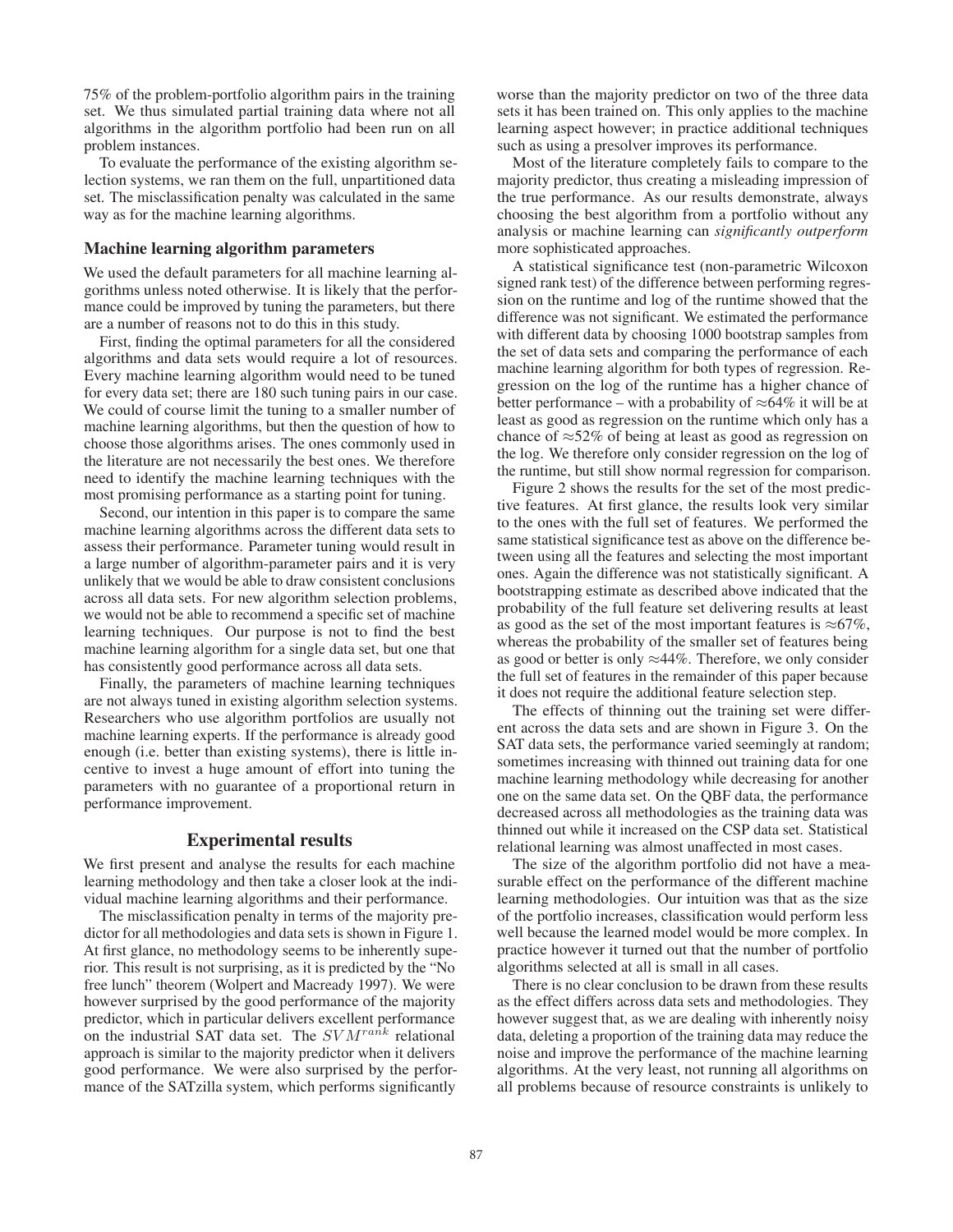

Figure 1: Experimental results with full feature sets and training data across all methodologies and data sets. The plots show the 0th (bottom line), 25th (lower edge of box), 50th (thick line inside box), 75th (upper edge of box) and 100th (top line) percentile of the performance of the machine learning algorithms for a particular methodology (4 for case-based reasoning, 19 for classification, 6 for regression and 1 for statistical relational learning). The boxes for each data set are, from left to right, case-based reasoning, classification, regression, regression on the log and statistical relational learning. The performance is shown as a factor of the simple majority predictor which is shown as a dotted line. Numbers less than 1 indicate that the performance is better than that of the majority predictor. The solid lines for each data set show the performance of the systems we compare against ((Gent et al. 2010) for the CSP data set, (Pulina and Tacchella 2009) for the QBF data set and (Xu et al. 2008) for the SAT data sets).



Figure 2: Experimental results with reduced feature sets across all methodologies and data sets. For each data set, the most predictive features were selected and used for the machine learning.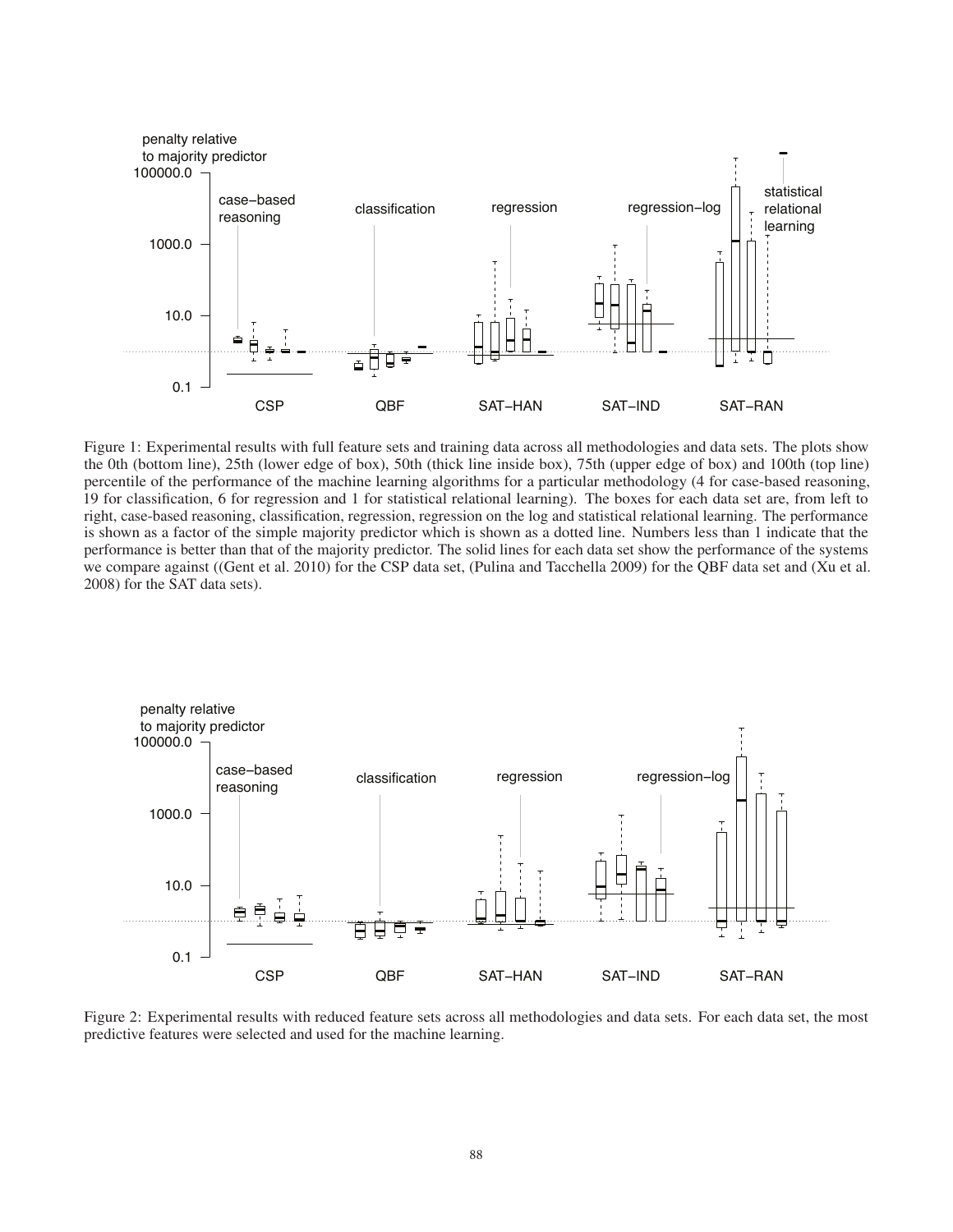

Figure 3: Experimental results with full feature sets and thinned out training data across all methodologies and data sets. The lines show the median penalty (thick line inside the box in the previous plots) for 0%, 25%, 50% and 75% of the training data deleted. The performance is shown as a factor of the simple majority predictor which is shown as a grey line. Numbers less than 1 indicate that the performance is better than that of the majority predictor.

have a large negative impact on performance as long as most algorithms are run on most problems.

As it is not obvious from the results which methodology is the best, we again used bootstrapping to estimate the probability of being the best performer for each one. We sampled, with replacement, from the set of data sets and for each methodology from the set of machine learning algorithms used and calculated the ranking of the median performances across the different methodologies. Repeated 1000 times, this gives us the likelihood of an average algorithm of each methodology being ranked 1st, 2nd and 3rd. We chose to compare the median performance because there was no machine learning algorithm with a clearly better performance than all of the others and algorithms with a good performance on one data set would perform much worse on different data. We used the same bootstrapping method to estimate the likelihood that an average machine learning algorithm of a certain methodology would perform better than the simple majority predictor. The probabilities are summarised in Table 1.

Based on the bootstrapping estimates, it looks like *casebased reasoning* is the methodology most likely to give the best performance. The methodology most likely to deliver good performance in terms of being at least as good as the majority predictor however is *regression* on the log of the runtime. Statistical relational learning has the most consistent performance and gets better as the training data is thinned out, but never even matches the performance of the majority predictor on the full set of training data. This means that most of the machine learning methodologies are outperformed by the majority predictor.

We observe that the majority classifier is very likely to have performance equivalent to or even better than sophisticated machine learning approaches. Its advantages over all the other approaches are its simplicity and that no problem features need to be computed, a task that can further impact the overall performance negatively.

#### Determining the best machine learning

The results are not clear – no methodology has a high probability of giving performance at least as good as the majority predictor. But should we focus on choosing a methodology first, or is choosing an algorithm independent of the methodology likely to have a larger impact on performance? We calculated the coefficients of variation of the misclassification penalty for each data set for the algorithms within a methodology and for the median performance across methodologies. If the coefficient of variation within a machine learning methodology was small, there would be little variability in performance once the decision which methodology to use was fixed. That is, after deciding to use e.g. regression, it would make little difference what specific machine learning algorithm for regression to choose. Figure 4 compares the results. Choosing a machine learning algorithm independently of methodology is likely to have a far greater impact than choosing the methodology and then the algorithm.

What is the machine learning algorithm with the overall best performance? There is no clear overall winner; a different algorithm is the best one on each data set. We therefore concentrate on finding an algorithm with *good* and reliable, not necessarily the best performance. It is unlikely that one of the best algorithms here will be the best one on new data, but an algorithm with good performance is more probable to exhibit good performance on unseen data. We performed a bootstrap estimate of whether the performance of each individual algorithm would be at least as good as that of the majority predictor. The results are summarised in Table 2.

The results are surprisingly clear – for *untuned* machine learning algorithms, doing regression on the log of the run-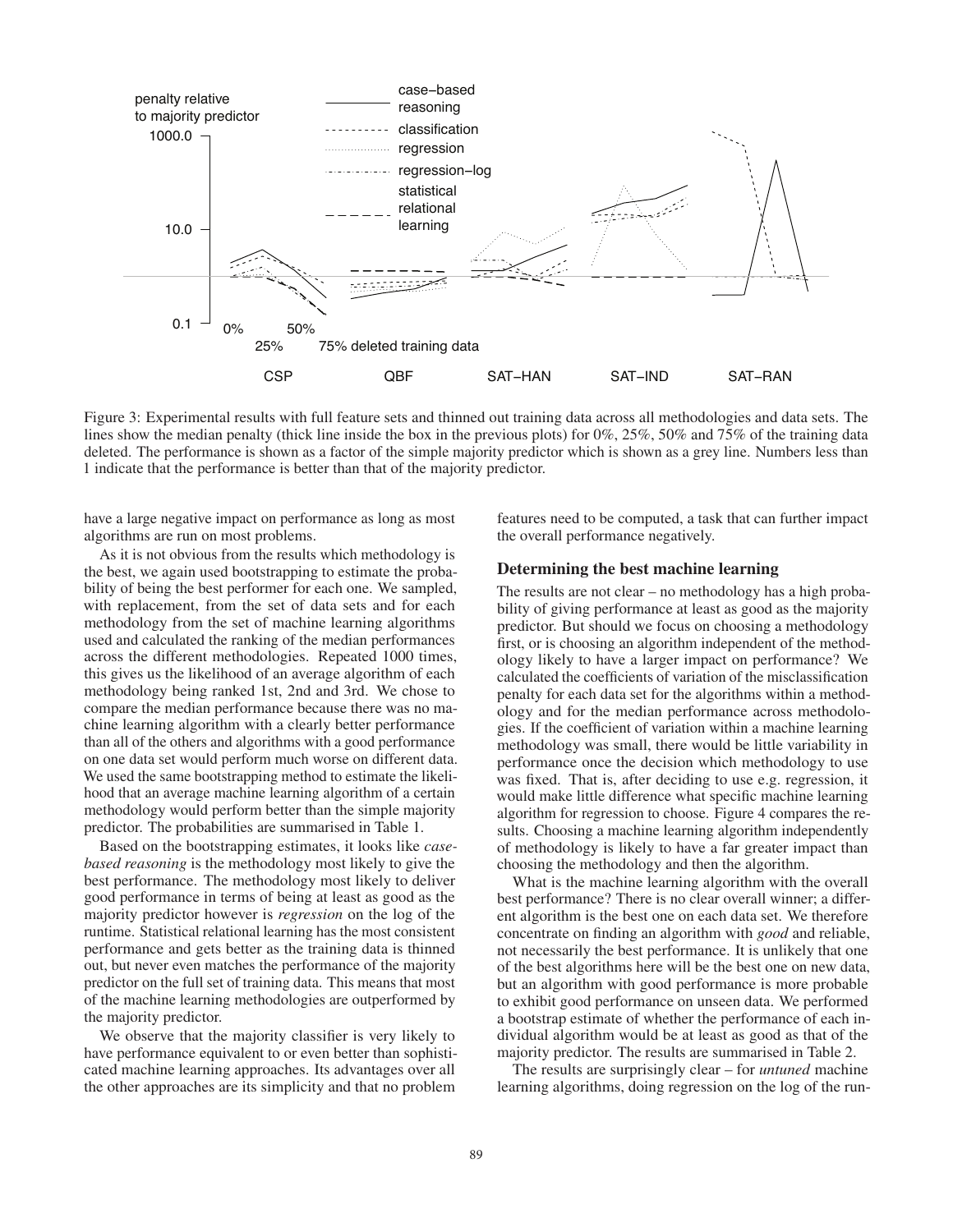|                                 | rank with full |        |        | at least as good |                       | rank 1 with |       |
|---------------------------------|----------------|--------|--------|------------------|-----------------------|-------------|-------|
|                                 | training data  |        |        | as majority      | deleted training data |             |       |
| methodology                     |                |        |        | predictor        | 25%                   | 50%         | 75%   |
| case-based reasoning            | 41%            | 27%    | 27%    | 43%              | 36%                   | 27%         | 13%   |
| classification                  | 17%            | 21%    | 26%    | 39%              | 10%                   | 13%         | $4\%$ |
| regression-log                  | 13%            | 19%    | 19%    | $50\%$           | $2\%$                 | $39\%$      | 18%   |
| statistical relational learning | 30%            | $33\%$ | $28\%$ | $0\%$            | $53\%$                | 20%         | 66%   |

Table 1: Probabilities for each methodology ranking at a specific place with regard to the median performance of its algorithms and probability that this performance will be better than that of the majority predictor. We also show the probabilities that the median performance of the algorithms of a methodology will be the best for thinned out training data. All probabilities are rounded to the nearest percent. The highest probabilities for each rank are in bold.



Figure 4: Comparison of the coefficients of variation of misclassification penalty across and within machine learning methodologies across the different data sets.

| machine<br>learn-<br>ing methodology | machine<br>learn-<br>ing algorithm  | at least as good as<br>(better than) ma-<br>jority predictor |  |  |
|--------------------------------------|-------------------------------------|--------------------------------------------------------------|--|--|
| regression-log                       | LibSVM $\varepsilon$                | 100% (40%)                                                   |  |  |
| regression-log                       | LibSVM $\nu$                        | $100\%$ (40%)                                                |  |  |
| classification                       | LibSVM<br>$\overline{\text{sig}}$ - | 80\% (0\%)                                                   |  |  |
|                                      | moid function                       |                                                              |  |  |
| case-based<br>rea-                   | $IBk$ 10 neigh-                     | $60\%$ (60%)                                                 |  |  |
| soning                               | bour                                |                                                              |  |  |
| classification                       | AdaBoostM1                          | $60\%~(60\%)$                                                |  |  |
| classification                       | LibSVM radial                       | $60\%~(60\%)$                                                |  |  |
|                                      | basis function                      |                                                              |  |  |
| classification                       | PART                                | $60\% (60\%)$                                                |  |  |
| classification                       | RandomForest                        | $60\% (60\%)$                                                |  |  |
| regression-log                       | SMOreg                              | 60% (60%)                                                    |  |  |

Table 2: Probability that a particular machine learning algorithm will perform at least as good as (better than) the majority predictor on the full training data. We only show ones with a probability higher than 50%. All probabilities are rounded to the nearest percent.

time with a LibSVM learner will always be at least as good as the majority predictor and has a substantial chance of being better than it. Classification with a sigmoid function LibSVM however only emulates the majority predictor when it delivers good performance. The other algorithms have a lower chance of being at least as good as the majority predictor, but are more likely to be better – in particular they are more likely than not to be better – and are therefore reasonable choices as well. The AdaBoostM1 and RandomForest algorithms were also the best ones on an individual data set.

The high probabilities of LibSVM  $\varepsilon$  and  $\nu$  performing regression on the runtime being at least as good as the majority predictor are consistent with the observation that regression on the log of the runtime is the paradigm most likely to achieve such performance in Table 1.

Our intuition is that these particular machine learning algorithms perform well because they are relatively tolerant to noise. In the case of AdaBoostM1, which *is* susceptible to noise, the boosting of the initial weak learner seems to make up for this. This is probably because almost all the algorithms we have tried are weak in the sense that they are not (much) better than the majority predictor and therefore an algorithm that assumes weak learners has an advantage. The good performance of the RandomForest ensemble method is consistent with observations in (Kotthoff, Miguel, and Nightingale 2010).

# **Conclusions**

In this paper, we investigated the performance of several different machine learning methodologies and algorithms for algorithm selection on several real-world data sets. We compared the performance not only among these methodologies and algorithms, but also to existing algorithm selection systems. To the best of our knowledge, we presented the first comparison of machine learning methodologies applicable to algorithm selection. In particular, statistical relational learning has never been applied to algorithm selection before.

We used the performance of the simple majority predictor as a baseline and evaluated the performance of everything else in terms of it. This is a less favourable evaluation than usually found in the literature, but gives a better picture of the real performance improvement of algorithm portfolio techniques over just using a single algorithm. This method of evaluation clearly demonstrates that the machine learning